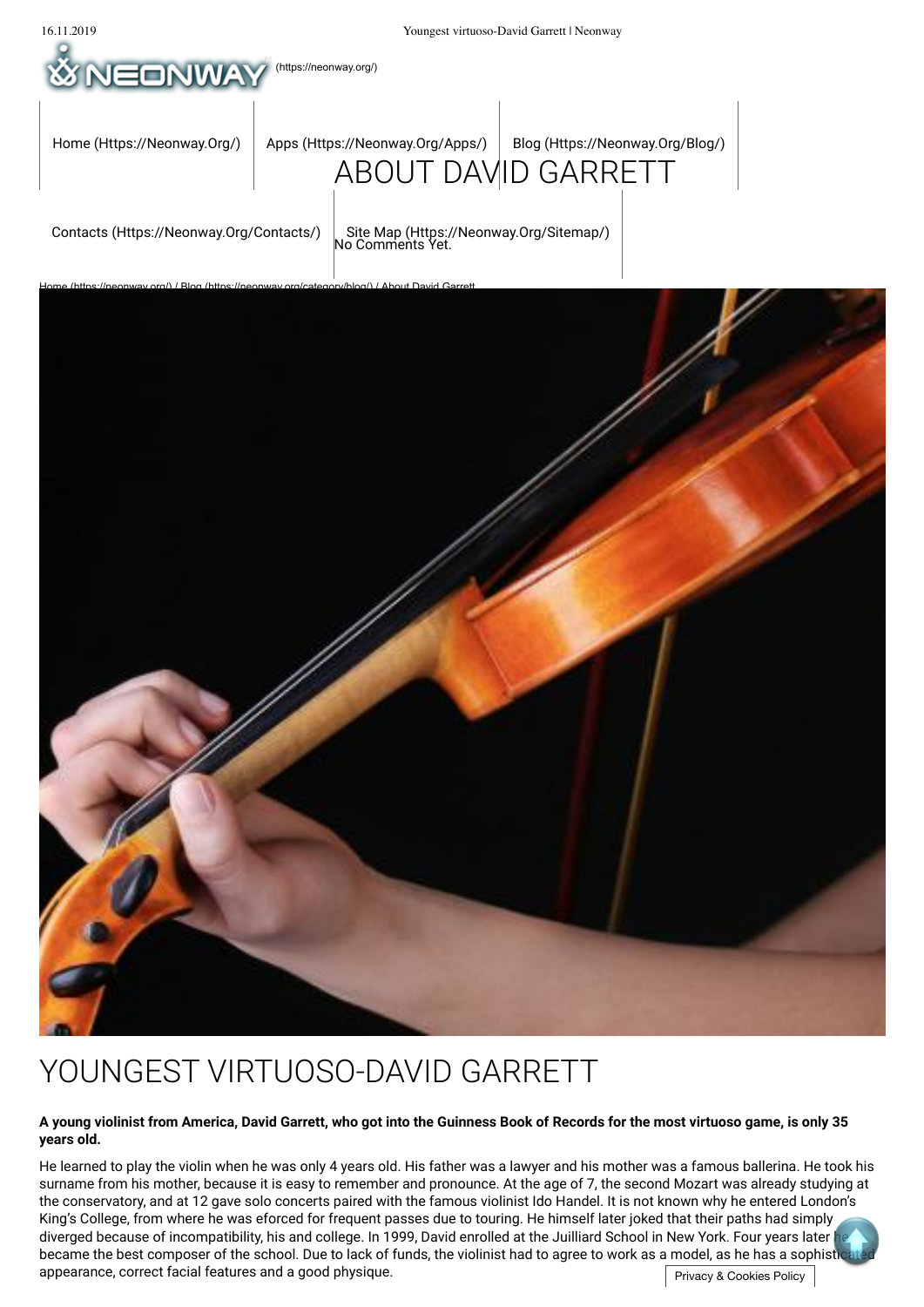| Дэвид Гарретт, Полет шмеля Н. Римский-Корсаков, Дл. |
|-----------------------------------------------------|
|                                                     |
|                                                     |

The musician received his first Stradivarius violin at the age of 11 personally from the President of Germany, and at 13 he had already recorded his own disc. At 16, the violinist played with the Berlin Symphony Orchestra. He was offered to star in a show on the BBC channel. In his first album, he tried to get young people to show interest in classical music. He plays modern rock compositions and famous soundtracks, country and folk music. His game amazes with its speed and purity of sound. In addition to works by Paganini, Chopin, Roman-Korsakov (known "Flight of the Bumblebee"), the violinist plays and contemporary composers. He gradually reached the celebrity, he was invited even to advertise the handles of a well-known firm. In 2013, David starred in the film Paganini-violin devil, where he plays the main role, masterfully performing the music of Paganini. Especially memorable is paganini's famous game on one string, which Garrett repeated brilliantly. David also composed the soundtracks for the film.

Now the musician gives 200 concerts a year, while maintaining excellent form. Recently, the violinist visited Russia with concerts.

Garrett has a lot of fans, but not yet that kind of, which could become a life partner, enduring multiple separations because of the tour.

# LEAVE A COMMENT

Comment Logged in as AS (https://neonway.org/wp-admin/profile.php). Log out » (https://neonway.org/wp-login.php? action=logout&redirect\_to=https%3A%2F%2Fneonway.org%2Fabout-david-garrett%2F&\_wpnonce=22ac7c6450)

SEND

By using this form you agree with the storage and handling of your data by this website. See our Privacy Policy (https://neonway.org/privacy\_policy/)



## **COPYRIGHT**

© 2018. All Rights Reserved

Imprint (https://www.neonway.org/contact/), Cookie & privacy policy (https://www.neonway.org/privacy\_policy/)

When copying our copyrighted material, our website must be mentioned as the original source.

## **SITE SEARCH**